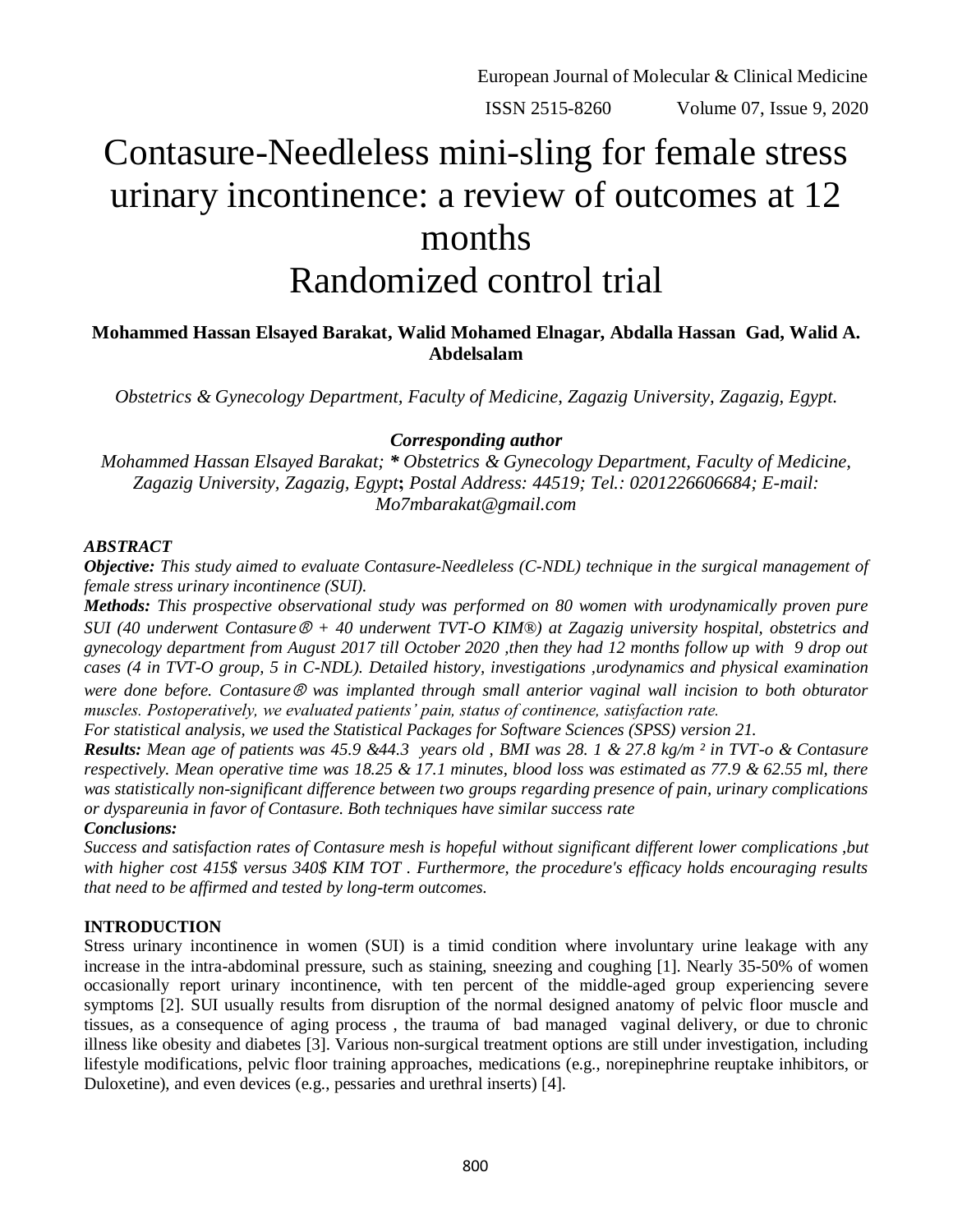ISSN 2515-8260 Volume 07, Issue 9, 2020

Surgery by the time had been the gold standard for treatment of female SUI and had reached 85-90% success rates [5]. Numerous phases of evolution of surgery of SUI, starting with the anterior repair , going by Burch surgery and lastly laparoscopic Burch and laparoscopic paravaginal repair [6]. Currently, the most cost effective accepted surgical approach for SUI treatment is the mid-urethral slings (TVT,TOT) which depend on hammock theory on mid-urethra, unlike the previous operations, where the support was focused on the urethrovesical junction [7]. Continuous development and updates of minimal invasive surgeries ;the single incision mini-slings (SIMSs) in late 2006 evoluted [9]. In these procedures, a shorter-length mesh foreign body is inserted through a single vaginal incision, without the need for any needle blind insertion into the abdomen or groin, which would allow a faster recovery period, less pain and a high cure rate [10]. Contasure-Needleless (C-NDL) is a new type of SIMS which is currently being investigated due to its promising results of high cure rates and fewer complications than other techniques [8,11]. In this technique, a polypropylene monofilament mesh is used (114 mm in length and 12 mm in width), with T-pocket-positioning systems at its ends, allowing for the proper positioning and stability of the mesh into the obturator muscles [12]. In this study, we compared the efficacy of the contasure-needleless

## **METHODS**

The study was performed in compliance with the recommendations of Helsinki's declaration [13] and was approved by the ethics committee of Zagazig University (IRB approval no. ZU-IRB #705-3-3-2013). We followed the Strengthening the Reporting of Observational Studies in Epidemiology (STROBE) guidelines for reporting our study.

sling with TVT-O sling in surgical management of women with urodynamic proved SUI.

## *Study Design, Setting, and Eligibility Criteria*

We conducted a prospective observational study at Zagazig University Hospitals, Egypt, between August 2017 and October 2020. We included eighty women aged ≥18 years old with urodynamic proved pure SUI, who failed or declined conservative treatment. We excluded patients who had mixed incontinence , VLPP less than 60 cm H2o, previous SUI surgery, neurological conditions, or prior pelvic irradiation.

## *Study procedures*

After assessing the eligibility criteria, all patients were subjected to a complete history taking as well as physical, gynecologic, neurological, and rectal examinations. A vaginal examination was performed to exclude genitourinary fistula and any associated pelvic organ prolapse. The Standing Cough Stress test was performed for all patients, where the patient was asked to cough repetitively with a bladder volume of at least 300 ml or a subjectively full bladder in standing position. Small spurts of urine loss immediately with coughing are suggestive of stress incontinence. All patients underwent urodynamic evaluation only preoperatively in the Urodynamic unit in the outpatient clinic of Zagazig University Hospitals using Multichannel Urodynamics System (Triton, LA BORIE, Toronto, Canada). Laboratory investigations included mid-stream urine analysis as well as culture and sensitivity tests in cases of pyuria to be treated before any intervention.

## *Manipulation*

All patients signed informed consent and had a preoperative anesthetic evaluation. Patients were random assigned to two groups (odd patient for Contsure, even patient for TVT-O). Both techniques may be performed under regional anesthesia-saddle block-. Antibiotic prophylaxis with intravenous 2 gm Cefotax was administered before the procedure. All patients were asked to come for a follow-up in the gynecology outpatient clinic at one month, six months, and 12 months after surgery. At each visit, data on urinary symptoms and complications were obtained. Also, we performed a urogynecological examination, including the assessment of external genitalia and standing cough stress test.

## *Surgical Techniques*

## *TVT-O*

After injection of vasopressor (diluted Epinephrine)at vaginal incision site ; Three incisions were performed (two small incisions were made in groin lateral to genito-femoral fold at level of clitoris, and one vaginal incision was done in the mid-urethral area with paraurethral tunneling till inferior pubic ramus). The needle was inserted through the vaginal incision laterally to the obturator membrane, rotating the needle around the obturator foramen and out through the inguinal skin. The same maneuver was performed at the contralateral side. Then we pulled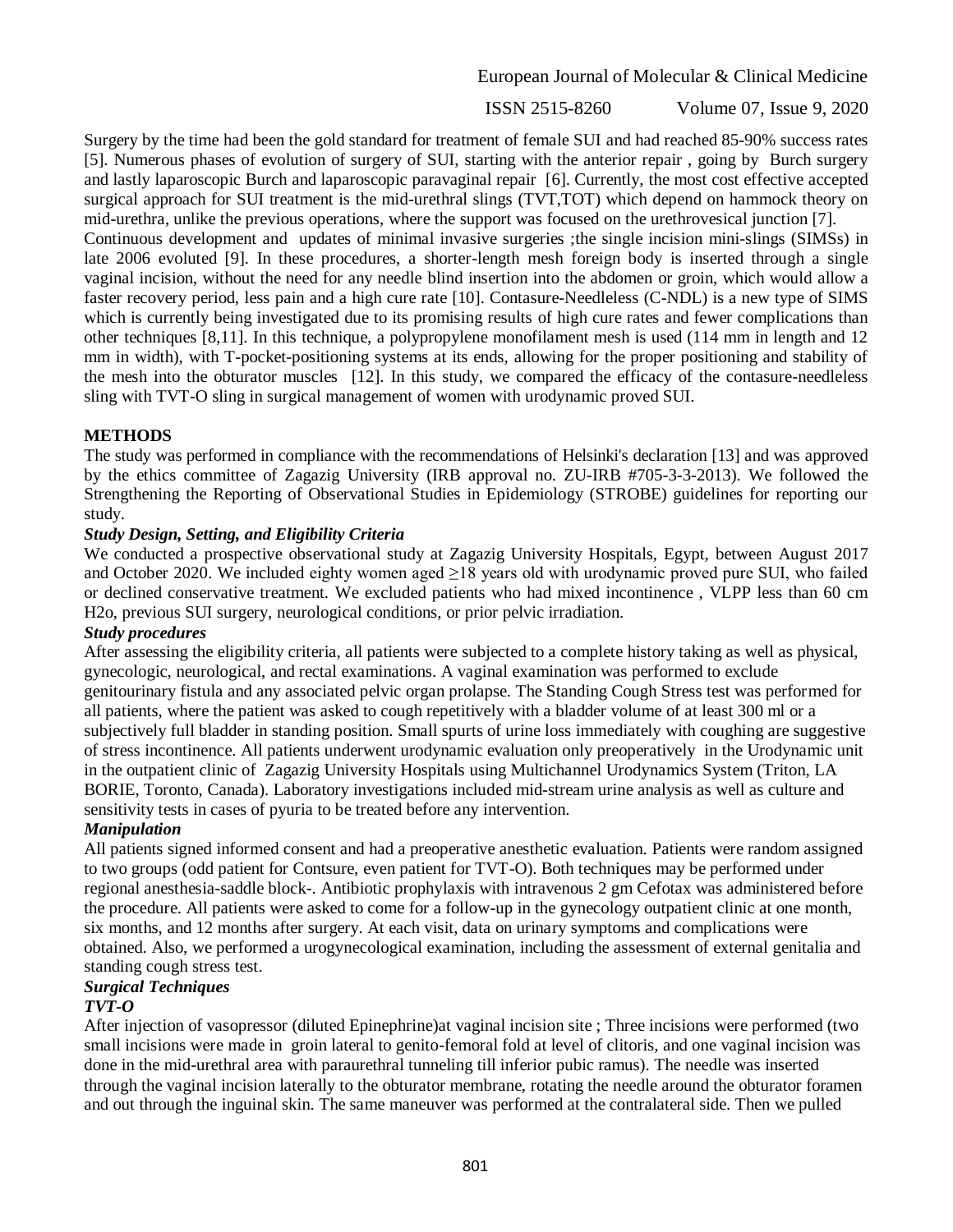ISSN 2515-8260 Volume 07, Issue 9, 2020

both ends of the mesh while maintaining the placement of artery forceps between the urethra and the mesh to ensure the sling was tension free.

# *C-NDL*

The vagina was incised approximately 1.5-2 cm below the external urethral orifice, **Figure 1** . Then, the paraurethral tissue was dissected with scissors and tunneled up to the inferior pubic ramus. The sling was advanced into the obturator internus muscle and obturator membrane in the 2 o'clock direction with pointed artery forces, **Figure 3**. The artery forceps was partially opened and removed to free the "T" pocket of the mesh. We controlled the positioning by a blue centering suture of the sling. The process was repeated on the contralateral side towards the 10 o'clock direction. After accurate locating, the blue suture was removed, and the incision was closed with vicryl 2/0 rapidly absorbable sutures.

The catheter and vaginal pack were left for 24 hours postoperative in both techniques



**Figure 2** *shows the vaginal incision* 

**Figure 1 shows the blue suture in mid-line**



**Figure 3** shows insertion of **contasure**

# *1.1 Statistical Analysis*

For statistical analysis, we used the Statistical Packages for Software Sciences (SPSS) version 21. Descriptive analysis was performed to describe the patients' characteristics. We reported the qualitative data as frequencies and percentages, while the quantitative data were reported as mean and standard deviation (SD). We used the Fisher test to compare the categorical variables. We used the t-test to compare the continuous outcomes between the two studied groups. A P-value of  $\leq 0.05$  was considered statistically significant.

# **2 Results**

# *2.1 Characteristics of the study population*

We included 80 patients in our study. The included women were divided into two groups (40 women in the TVT-O group, with a mean age of 45.9  $(\pm 10.29)$  years and 40 women in the C-NDL group, with a mean age of 44.35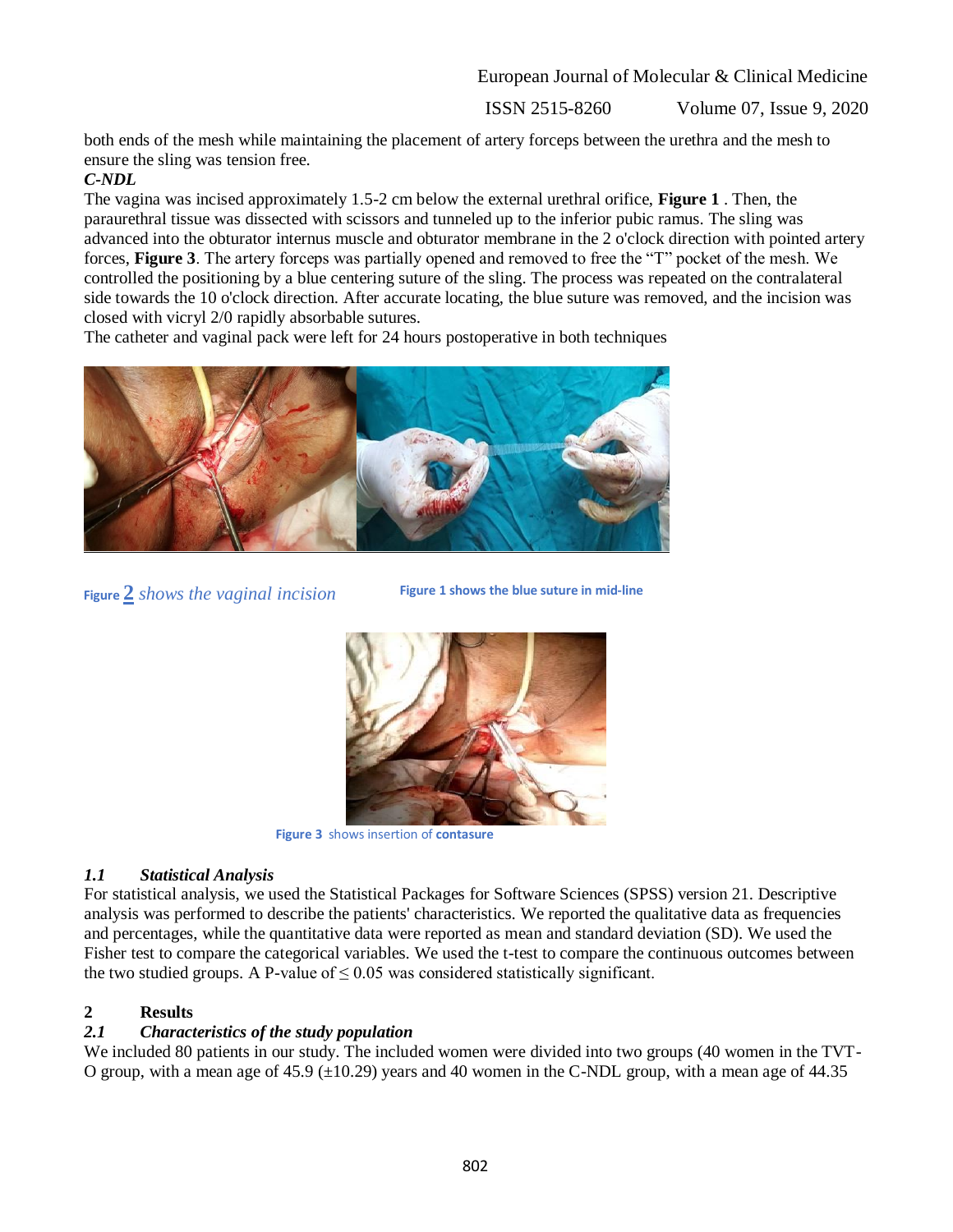ISSN 2515-8260 Volume 07, Issue 9, 2020

(±7.9) years. The mean body mass index was nearly equal in both groups. Data on the baseline characteristics of the included patients, as well as Valsalva leak point pressure, are presented in **Table 1.**

| Table 1 shows the demographic characteristics of the studied groups ( $n = 80$ patients) |  |  |
|------------------------------------------------------------------------------------------|--|--|
|                                                                                          |  |  |

|                                                                                                            |        | $TVT-O$ (n=40)   | $C-NDL$ (n=40)  | p-value              |
|------------------------------------------------------------------------------------------------------------|--------|------------------|-----------------|----------------------|
| Age (years), mean $\pm$ SD                                                                                 |        | $45.9 \pm 10.29$ | $44.35 \pm 7.9$ | $0.553$ <sup>a</sup> |
| Body mass index (kg/m2), mean $\pm$ SD                                                                     |        | $28.1 \pm 4$     | $27.8 \pm 4.84$ | 0.832 <sup>a</sup>   |
| Valsalva leak-point pressure (VLPP), n (%)                                                                 | >100   | 12(30)           | 15(35)          |                      |
|                                                                                                            | 60-75  | 20(50)           | 18 (45)         | $0.878^{b}$          |
|                                                                                                            | 80-100 | 8(40)            | 8(40)           |                      |
| $a = P$ -value has been calculated using the t-test; b= P-value has been calculated using the Fisher test. |        |                  |                 |                      |

Intraoperative data

As shown in Table 2, the intraoperative data showed no statistically significant differences between both groups in operative time (p= 0.078) . TVT-O group had a higher blood loss than the C-NDL group (77.9 vs. 62.55), with a p-value of 0.001. Three patients after C-NDL had urinary retention versus only one patient in TVT-O .

Table 2 shows the comparison between the studied groups regarding intraoperative data

|                                                                                            | $TVT-O$ (n=40)   | $C-NDL$ (n=40)   | p-value               |  |
|--------------------------------------------------------------------------------------------|------------------|------------------|-----------------------|--|
| Operative time (minutes), mean $\pm$ SD                                                    | $18.25 \pm 2.2$  | $17.1 \pm 1.8$   | $0.078$ <sup>a</sup>  |  |
| Blood loss (ml), mean $\pm$ SD                                                             | $77.9 \pm 16.53$ | $62.55 \pm 6.49$ | $0.001*$ <sup>a</sup> |  |
| Pain scale, median (range)                                                                 | $2(0-6)$         | $1(0-4)$         | $0.054$ <sup>a</sup>  |  |
| Urinary retention<br>$1(2.5\%)$<br>3(7.5%)                                                 |                  |                  |                       |  |
| a= p-value has been calculated using the t-test; $*$ = Significant at p $\leq 0.05$ level. |                  |                  |                       |  |

## The cough test follow-up

Table 3 shows the follow-up of the cough test and subjective cure rate among the studied patients at 12 month  $f_0$ llow up:

| TOITOW UP.                                                                                                  |          |                 |                   |                     |
|-------------------------------------------------------------------------------------------------------------|----------|-----------------|-------------------|---------------------|
|                                                                                                             |          | TVT-O           | C-NDL             | p-value             |
| Cough test                                                                                                  | Negative | $32/36*(88.8%)$ | $30/35**$ (85.7%) | 0.4708 <sup>a</sup> |
|                                                                                                             | Positive | $4/36(11.2\%)$  | $5/35(14.3\%)$    |                     |
| Subjective                                                                                                  | Negative | 33/36 (91.67%)  | 32/35 (91.4%)     | $0.7256^{\text{a}}$ |
|                                                                                                             | Positive | 3/36(8.33%)     | $3/35(8.6\%)$     |                     |
| a= p-value has been calculated using the Fisher test, $*$ 4 missed cases at follow up, $**$ 5 missed cases. |          |                 |                   |                     |

## Postoperative complications

Pain (thigh &groin) was reported in 5.72% of C-NDL patients versus 22.22% in TVT-O. Dyspareunia was complained in 8.57% & 19.44% of patients with C-NDL &TVT-O respectively. Table 4 shows the postoperative complications between the studied groups after 12 month

|                                                           |          |                | Table $\pm$ shows the postoperative complications between the studied groups after 12 month |                    |
|-----------------------------------------------------------|----------|----------------|---------------------------------------------------------------------------------------------|--------------------|
|                                                           |          | TVT-O $(n=36)$ | $C-NDL$ (n=35)                                                                              | p-value            |
| Pain                                                      | No       | 28 (77.78)     | 33 (94.28)                                                                                  | 0.661 <sup>a</sup> |
|                                                           | Yes      | 8 (22.22)      | 2(5.72)                                                                                     |                    |
| Dyspareunia                                               | Negative | 29 (80.56)     | 32 (91.43)                                                                                  | 1 a                |
|                                                           | Positive | 7(19.44)       | 3(8.57)                                                                                     |                    |
| $a = p$ -value has been calculated using the Fisher test. |          |                |                                                                                             |                    |

a= p-value has been calculated using the Fisher test.

# **DISCUSSION**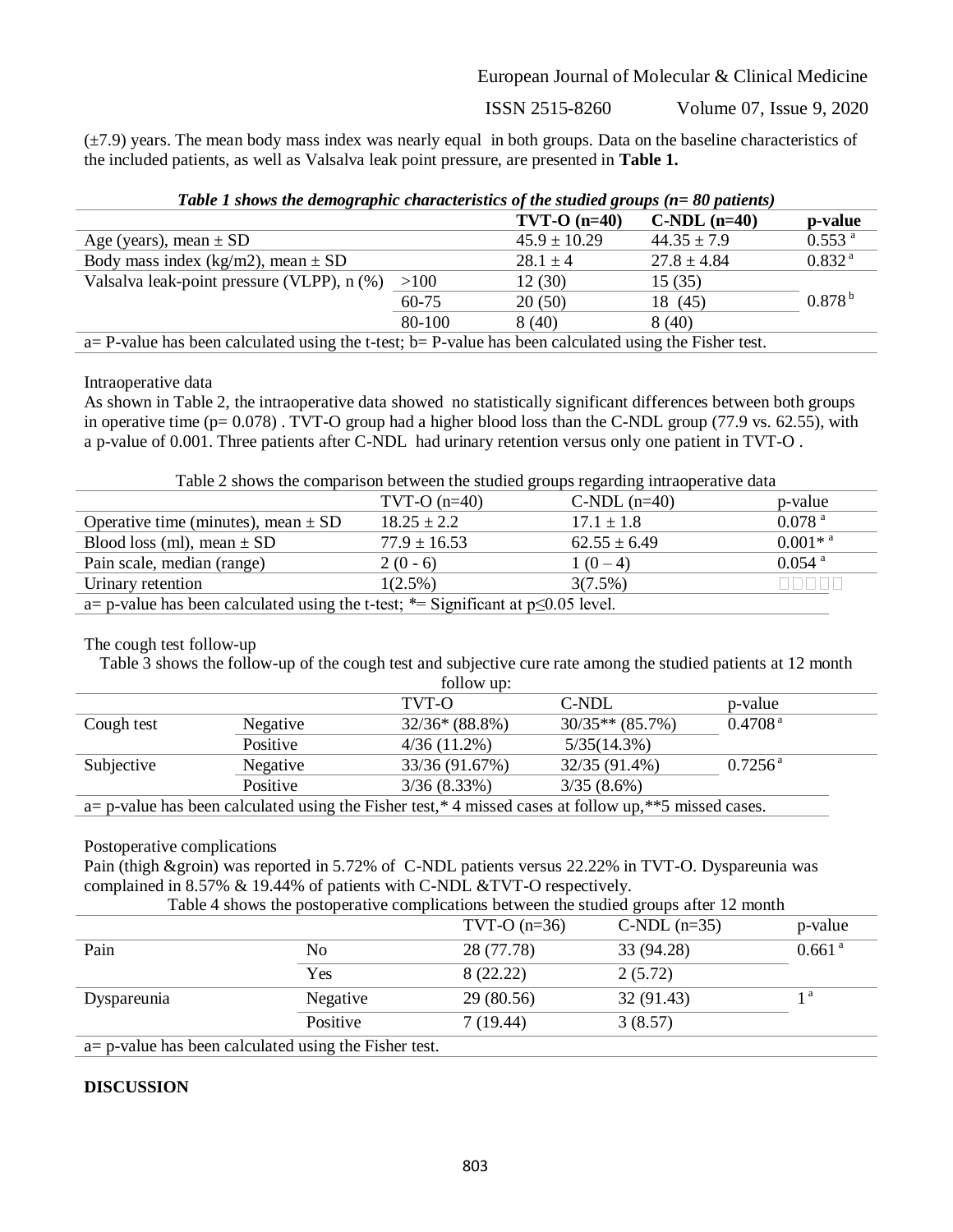ISSN 2515-8260 Volume 07, Issue 9, 2020

Despite the optimistic results of the C-NDL procedure, in terms of efficacy and complication rates, only a few reports have compared this technique and the second generation of MUS, the TVT-O method [8,12,14,15]. The most recent systematic review and meta-analysis to study the differences in short-term efficiency, operation time, and incidence of adverse events was conducted by Luo et al. (2020). Such a study was considered the first systematic review and meta-analysis comparing C-NDL to MUSs. In their analysis, no statistically significant difference was found between the two groups, TOT/TVT-O and C-NDL, regarding the cure and complication rates. However, C-NDL was superior regarding the incidence of postoperative pain and the intraoperative duration [16]. Owing to the C-NDL procedure's novelty, most of the studies concerned with the subject were noninferiority trials, as the current interventions' cure rates are already satisfying [8]. Indeed, the novel C-NDL technique proved to be inferior to conventional methods. Stress urinary incontinence is obstacle against female quality of life. Understanding midurethral role of continence open ways to introduce midurethral slings (TVT) as gold standard method in treating SUI, which were upgraded continuously till reaching Contasure single incision minisling . Contasure had introduced with less complications, only one small vaginal incision, small mesh introduction and nearly equal efficacy [17]. Baseline characteristics showed no difference between the two group as in Mean age that was  $45.9 \pm 10.29 \& 44.35 \pm 7.9$ , mean BMI  $28.1 \pm 4 \& 27.8 \pm 4.84$  (kg/m<sup>2</sup>) in TVT-o & Contasure® respectively. Thus both groups are considered homogenously selected. In this study, we used negative Cough stress test as objective cure parameter was negative in 85.7 % & 88.8 % in Contasure and TVT-O® group respectively. these result nearly equal to Franco E. & Tardiu L.2011 , who had negative cough test in 88.9 & 84.7 %[15] The subjective cure rate was 91.4% in Contasure & 91.67% TVT-O® group ,That was accepted by Tsia-Shu Lo et al who had subjective cure rate 93% [16] There is statistically non-significant difference between the studied groups regarding operative time (TOT took non-significantly longer time 18.25 minutes versus 17.1 minutes in mini-sling operation. Also, There is statistically significant difference between the two techniques regarding blood loss (significantly higher by 15.35 ml in TOT), theses results were not constant with Tommaselli GA et al., 2013 who had average operative time 12  $& 7.8$  minutes in TVT-O  $&$  SIS respectively, but their average BMI was 19.5 and the SIMS was TVT-secure [18] . There is statistically non-significant difference between the two techniques regarding early postoperative pain scale .No serious complications were reported, no urgency developed, despite the description of serious complications in the literature; thus in our opinion; both techniques seem to be safe.these data were accepted by Grison P. ,et al who compared two metods on 92 case [19]. Only three cases (7.5%) reported urine retention after SIS and one case after TVT-O insertion. Retention was relieved after 1 day from re-catheterization in 2 ladies and other 2 patients needed vaginal examination and compression of paraurethral spaces around supported urethra by Foley's catheter, that incidence is accepted with Novara G. et al , who had urinary retention incidence after SUI sub-urethral sling operations between 2.7 to 11.2% of patients [20].

## **CONCLUSION**

In conclusion, our experience and the results in 1-year follow-up of non-inferiority of the Contasure® compared to TVT-O Kim®, demonstrate that it is a safe technique, reproducible, and accomplishes the goal of minimally invasive surgery ,but considered more expensive as C-NL mesh only costs about 415 dollar in comparison to TVT-O Kim® mesh only which costs about 340 dollar .

**Ethics approval and consent to participate:** The study protocol was approved by the Institutional Review Board (IRB) of the Faculty of Medicine, Zagazig University, Egypt (IRB approval no. ZU-IRB #705-3-3-2013). Funding: This research did not receive any specific grant from funding agencies in the public, commercial, or not-for-profit sectors.

**Conflict of interest:** The author has no conflicts of interests to declare **Acknowledgments:** None to declare

#### **List of Abbreviations**

| <b>SUI</b>   | Stress urinary incontinence |
|--------------|-----------------------------|
| <b>SIMSs</b> | Single-incision mini-slings |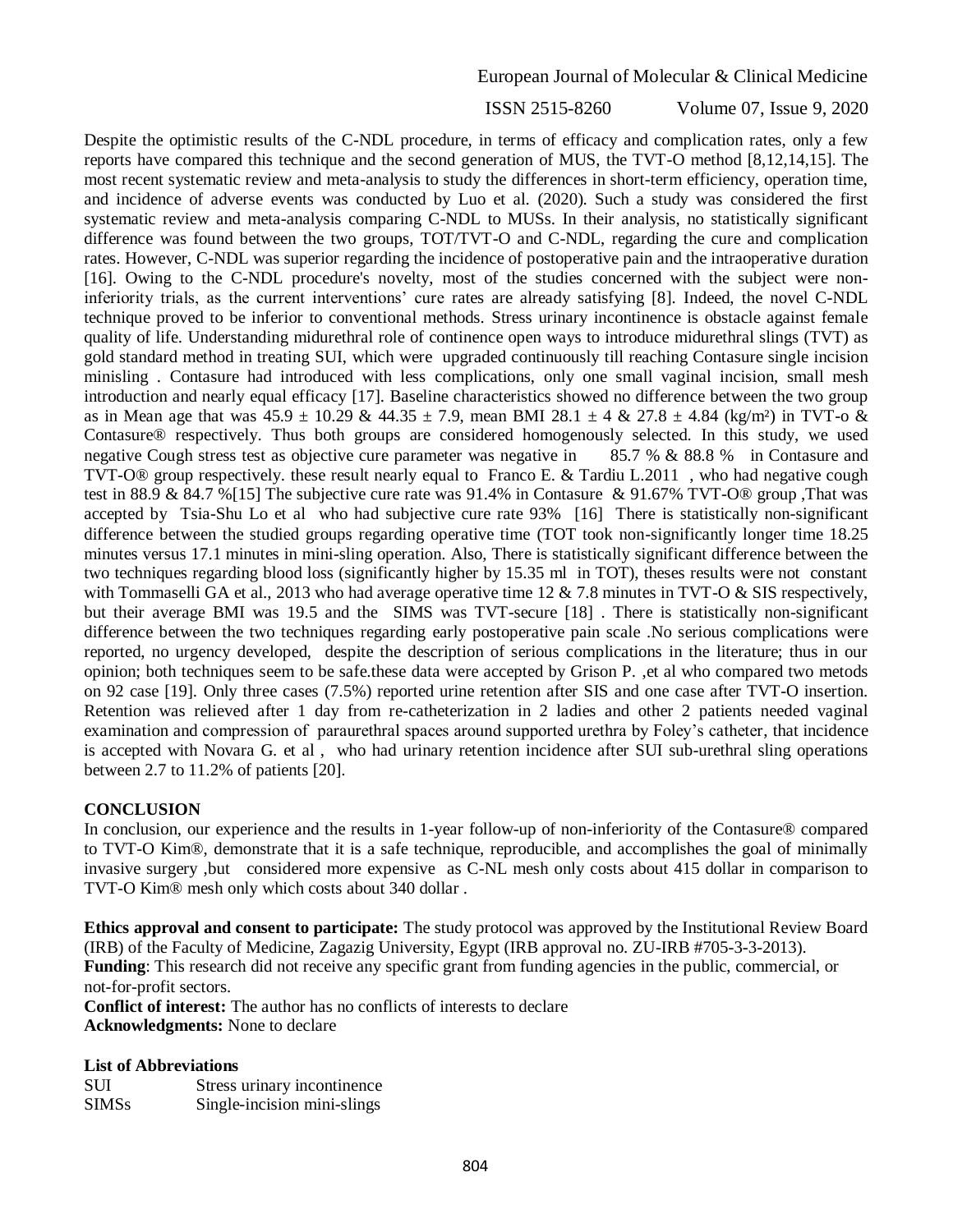ISSN 2515-8260 Volume 07, Issue 9, 2020

- C-NDL Contasure-Needleless
- TVT-O Transvaginal Tension Free Vaginal Tape-Obturator
- VLPP Valsalva leak-point pressure

## **REFERENCES**

[1]Abrams P, Cardozo L, Fall M, Griffiths D, Rosier P, Ulmsten U, et al. The standardisation of terminology in lower urinary tract function: Report from the standardisation sub-committee of the International Continence Society. Urology 2003;61:37–49. https://doi.org/10.1016/S0090-4295(02)02243-4.

[2]Nambiar A, Cody JD, Jeffery ST, Aluko P. Single-incision sling operations for urinary incontinence in women. Cochrane Database Syst Rev 2017. https://doi.org/10.1002/14651858.CD008709.pub3.

[3]Handa VL, Blomquist JL, Knoepp LR, Hoskey KA, McDermott KC, Muñoz A. Pelvic floor disorders 5-10 years after vaginal or cesarean childbirth. Obstet Gynecol 2011;118:777–84.

https://doi.org/10.1097/AOG.0b013e3182267f2f.

[4]Nygaard IE, Heit M. Stress urinary incontinence. Obstet Gynecol 2004;104:607–20. https://doi.org/10.1097/01.AOG.0000137874.84862.94.

[5]Riemsma R, Hagen S, Kirschner-Hermanns R, Norton C, Wijk H, Andersson KE, et al. Can incontinence be cured? A systematic review of cure rates. BMC Med 2017;15:63. https://doi.org/10.1186/s12916-017-0828-2. [6]Magon N, Malik S, Kalra B, Chauhan M. Stress urinary incontinence: What, when, why, and then what? J Midlife Health 2011;2:57. https://doi.org/10.4103/0976-7800.92525.

[7]Ford AA, Rogerson L, Cody JD, Aluko P, Ogah JA. Mid-urethral sling operations for stress urinary incontinence in women. Cochrane Database Syst Rev 2017;2017. https://doi.org/10.1002/14651858.CD006375.pub4.

[8]Martinez Franco E, Amat Tardiu L. Contasure-Needleless® single incision sling compared with transobturator TVT-O ® for the treatment of stress urinary incontinence: long-term results. Int Urogynecol J Pelvic Floor Dysfunct 2014;26:213–8. https://doi.org/10.1007/s00192-014-2475-x.

[9]Albrich S, Naumann G, Skala C, Koelbl H. TVT-secur: A novel approach for the treatment of female genuine stress urinary incontinence. Int Urogynecol J 2007;18:S25–6.

[10]Mostafa A, Lim CP, Hopper L, Madhuvrata P, Abdel-Fattah M. Single-incision mini-slings versus standard midurethral slings in surgical management of female stress urinary incontinence: An updated systematic review and meta-analysis of effectiveness and complications. Eur Urol 2014;65:402–27. https://doi.org/10.1016/j.eururo.2013.08.032.

[11]Karateke A, Cam C, Ince SB, Tug N, Selcuk S, Asoglu MR, et al. Effects of Single Vaginal Incision Technique on Quality of Life in Women with Stress Urinary Incontinence. J Minim Invasive Gynecol 2011;18:634–9. https://doi.org/10.1016/j.jmig.2011.06.007.

[12]Fernandez-Gonzalez S, Martinez Franco E, Lin Miao X, Amat Tardiu L. Contasure-needleless® compared with Monarc<sup>®</sup> for the treatment of stress urinary incontinence. Int Urogynecol J 2017;28:1077–84. https://doi.org/10.1007/s00192-016-3231-1.

[13]Declaration of Helsinki (1964). BMJ 1996;313:1448–9. https://doi.org/10.1136/bmj.313.7070.1448a. Neurourol Urodyn 2006;25:277–82. https://doi.org/10.1002/nau.20212.

[14]Gaber ME, Borg T, Samour H, Nawara M, Reda A. Two new mini-slings compared with transobturator tension-free vaginal tape for treatment of stress urinary incontinence: A 1-year follow-up randomized controlled trial. J Obstet Gynaecol Res 2016;42:1773–81. https://doi.org/10.1111/jog.13143.

[15]Amat i Tardiu L, Franco EM, Vicens JML. Contasure-Needleless® compared with transobturator-TVT® for the treatment of stress urinary incontinence. Int Urogynecol J 2011;22:827–33. https://doi.org/10.1007/s00192- 011-1380-9.

[16]Luo Z, Jiao B, Zhao H, Liu H, Lai S, Zhang G. Contasure-needleless single incision slings versus transobturator slings (TOT/TVT-O) for female patients with stress urinary incontinence: A systematic review and meta-analysis. BMC Urol 2020;20:51. https://doi.org/10.1186/s12894-020-00622-5.

[17] Capobianco, G., et al., Management of female stress urinary incontinence: A care pathway and update. Maturitas, 2018. 109: p. 32-38.